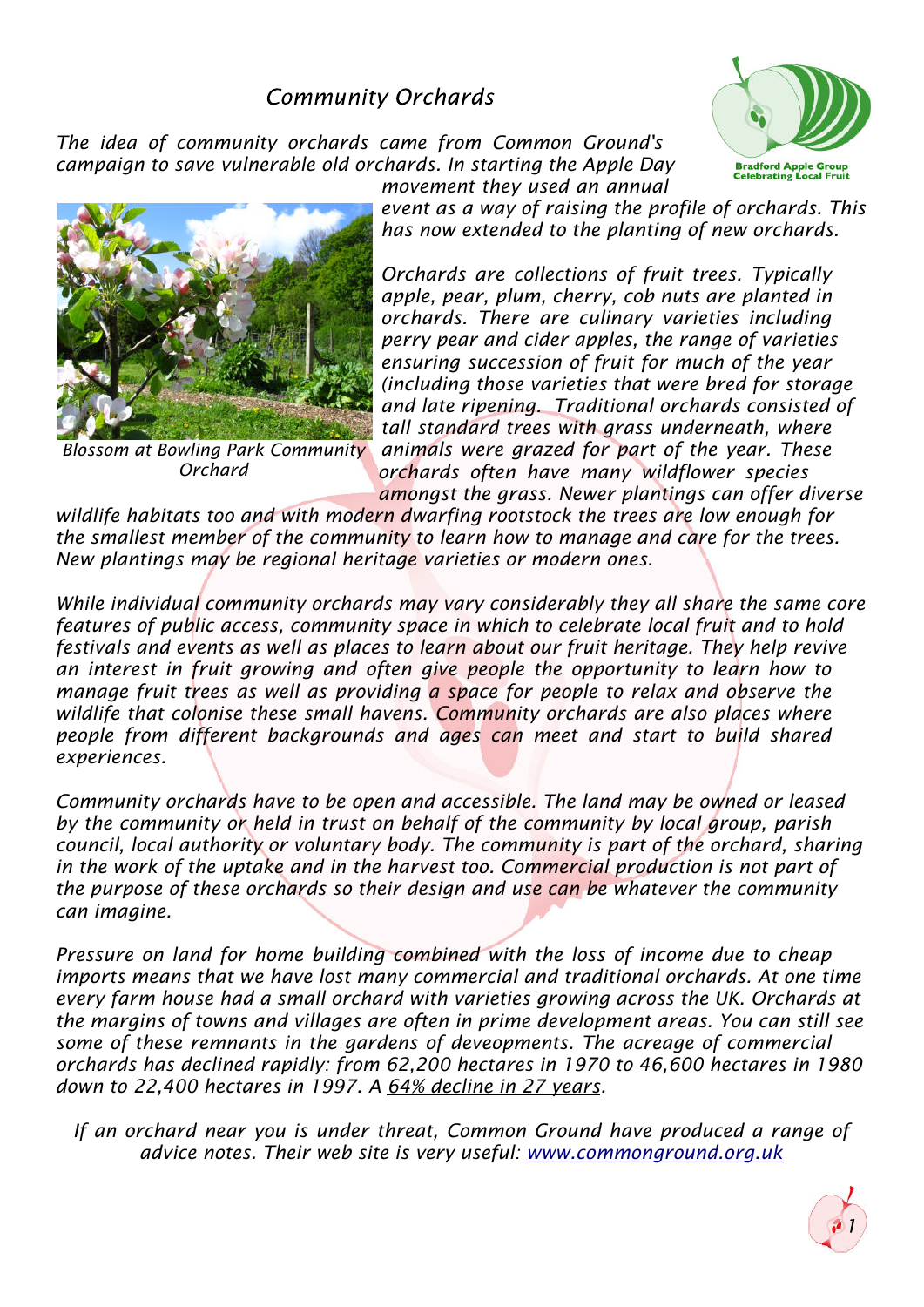## Community Orchards in Bradford & District.

*The community orchard movement is young in Bradford & District with a few small sites. Most are run by volunteers and welcome people who may be interested in supporting or getting involved in their project. They will not have regular opening times to the public but most welcome visitors by prior arrangement.*



**Bowling Park Community Orchard The largest** *Community Orchard in the District so far is Bowling Park Community Orchard, planted in 2003 on six disused allotments at the Bowling Park Allotment Site. The planting was facilitated by BEES (Bradford Environmental Education Service) and undertaken by a group of volunteers who now form the management team for the orchard. The orchard now has 26 types of apple, including old varieties, six kinds of pear tree, and other soft fruits.*



*The fruit is cultivated organically without the use of chemicals, and the harvest offers a variety of flavours and textures never found in the local*

*A volunteer day at Bowling Park Community Orchard*

*supermarkets. Traditional Yorkshire varieties have been planted as well as some soft fruit. The trees are already attracting wildlife such as Comma and Peacock butterflies, linnets, bullfinches, and a kestrel.*

*Location: Bowling Park Allotments, Bowling Park Drive, West Bowling, Bradford*

*Contact: Julia Pearson, BEES, YMCA, Trinity Road, Bradford BD5 0JG Tel: 01274 741223, email:bees@bradford.ymca.org.uk.*

*Redcliffe Community Orchard. A small orchard of 17 Trees in Highfield area of Keighley. It was planted March 2002. This was the first orchard planted by BEES in a plot of land behind houses on a path linking Devonshire Street and Redcliffe Grove in Keighley.*

*Contact: Julia Pearson, BEES, YMCA, Trinity Road, Bradford BD5 0JG Tel: 01274 741223, email:bees@bradford.ymca.org.uk.*

Lost to the Woods Community Orchard, Heaton Allotments A newly established site *comprising mostly apple trees of local or unusual varieties with wildflower meadow underplanting. Access is via Emm Lane, Bradford. The orchard is at the far end on left from the Quarry Street entrance.*

*Contact: Sam Lawrence, email samdavidlawrence@hotmail.com*

**Community Orchards in Yorkshire** 

*There are many new initiatives that include community orchards as part of environmental improvements and preservation or promoting healthy lifestyles*

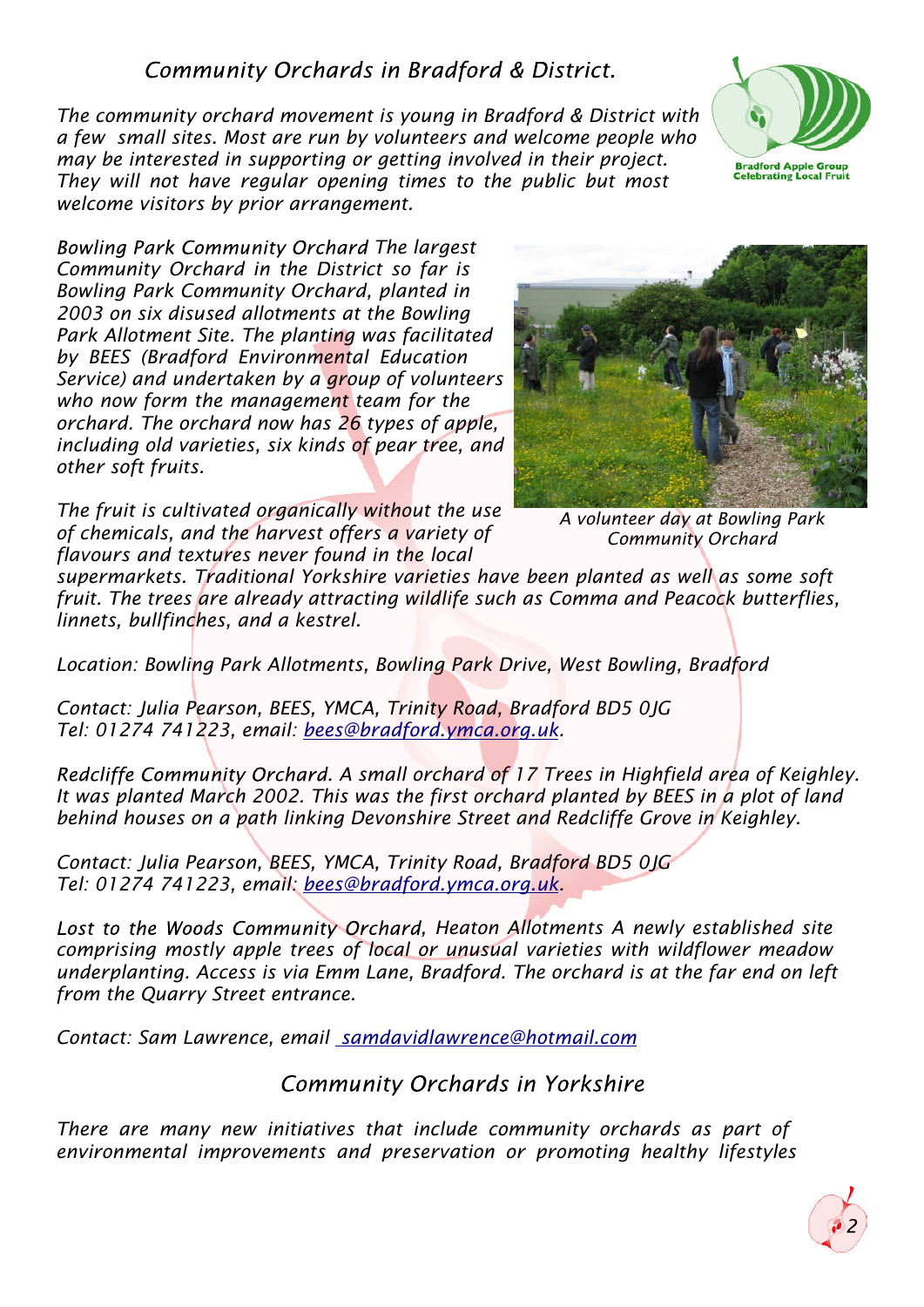*blossoming in our region. Below are a few examples, some of which may welcome visitors. Do try to contact the organisation if you intend to visit. Most voluntary organisations will welcome people who are interested in what they are doing and who are often keen to make links with like-minded people and organisations in the region to exchange ideas and often visit each other's projects.*



*Cobden Orchards Project is run by West Leeds Healthy Living Network. This is a new project just starting on allotments in Farnley. Web site www.farnleyandwortleyward.info* 

Ecclesfield Park Community Orchard, at the north-east corner of Ecclesfield Park in *Sheffield has a wonderful carved oak bench as part of art in the park.*

Glass Park Community Orchard, near Doncaster. A registered charity formed by Kirk *Sandall Community Wildlife Group. They have a large site between the villages of Kirk Sandall and Barnby Dun, north-east of Doncaster. Information on the project can be*



*Children from Bowling Park Primary School planting apple trees*

*found onwww.doncaster.gov.uk*

**Low Moor Allotments Association, York.** *They have a comprehensive web site worth visitingwww.sitemeter.com/ stats.asp?site=sm9LowMoorAllotments. The secretary is Al Oswald, email: al.oswald@english-heritage.org.uk*

**Pickering Community Orchard in Hull is** *another allotment based project started in 2003 supported by the Hull and East Riding Five-A-Day programme.www.hullcc.gov.uk has links to articles on the project and contacts for people interested in visiting with a view to starting a similar project.*

## Orchards to Visit in Yorkshire

*There are several traditional orchards worth visiting in Yorkshire plus some newly planted ones. Here is a list with contact details where possible of some of the places you can visit. This list also includes some community orchards. These may or may not be open to visitors. Contact them before you visit to check opening times and charges (if any).*

Ampleforth Abbey Orchards near Thirsk situatied between the villages of Ampleforth and *Oswaldkirk. These have been producing apples for over a century having over 65 varieties including old regional ones and is run by monks from Ampleforth Abbey. Open to visitors and customers between 2 to 4 pm between July and November most working days. Visitors are welcome to enjoy the blossom from late April to May. Call beforehand to check. Tel: 01439 766899*

**Beningbrough Hall & Gardens near York has one of the largest collections of fruit trees in** *a National Trust walled garden. They serve fruit dishes in their restaurant and also hold an annual Apple Day, tel: 01904 470666.*